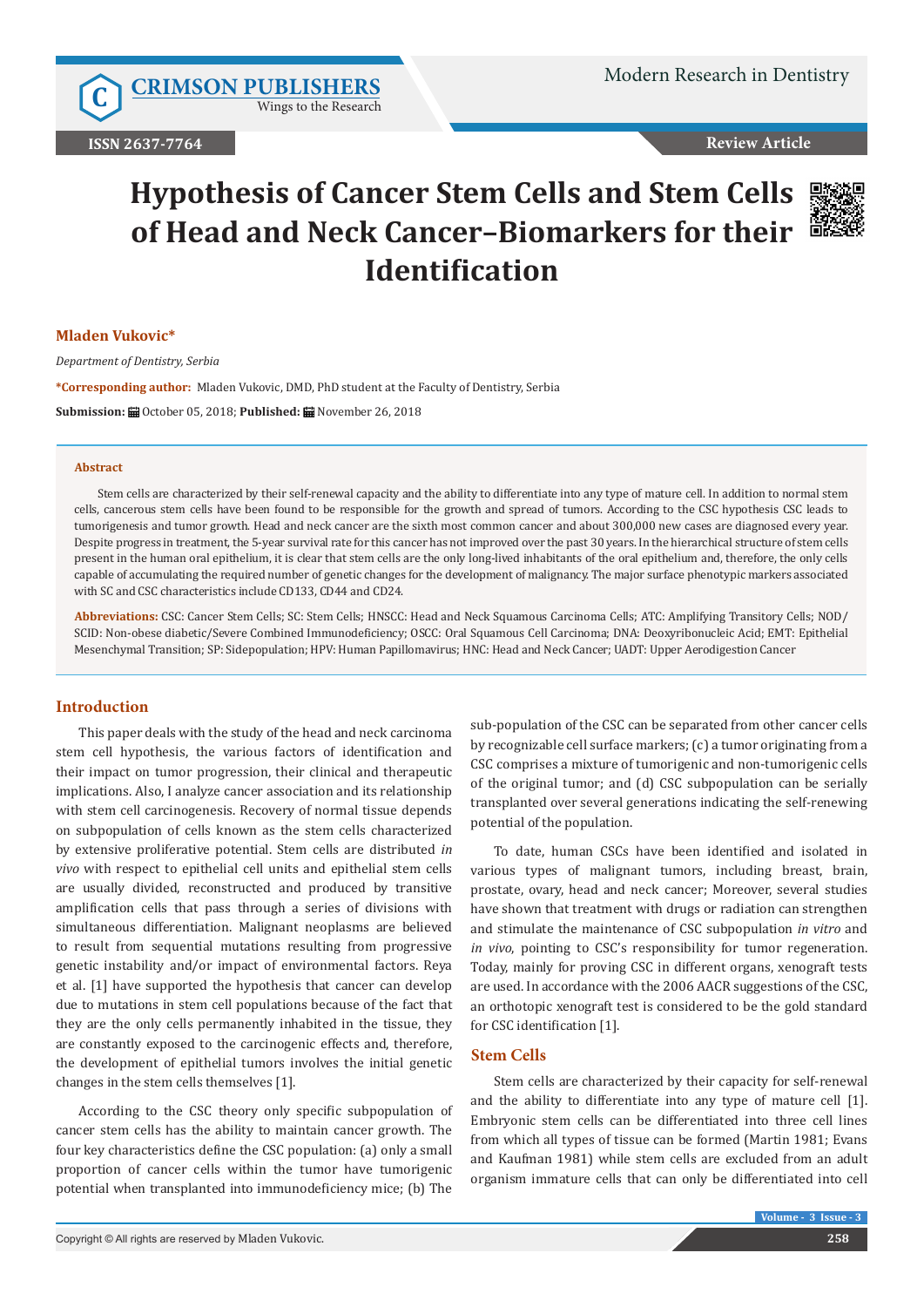types present in the host tissues which can be updated. Their capacity for self-renewal allows SC to survive throughout the life of individual. They must be able to restore and maintain a balance between self-renewal and differentiation and the preservation of tissue homeostasis. If cancer is a truly regulatory disorder of the SC to self-regenerate, it is important to determine molecular mechanisms that regulate normal SC self-replication to understand the processes that lie in the basis of tumor cell proliferation [1].

# **Cancer Stem Cells (CSC)**

It is currently considered that a small group of tumor cells known as CSCs have the ability to self-restore and produce phenocopy of the original tumor [2], which is derived from the bulk of tumor cells and which coordinate tumor growth. The idea that the CSC are responsible for tumorigenesis is derived from heterogeneous tumor composition including OSCC. Histological studies reveal different tumor regions with varying degrees of differentiation; while genetic studies show a similar heterogeneity to areas that differ in the expression of the gene and hence in the expression of the protein; the cells in the tumor differ in the rate of proliferation and the ability to generate new tumors. As mentioned above, it has been suggested that a small CSC cell population with a recognizable phenotype is responsible for the growth of a new tumor [1,3,4]. Their existence has been considered for similarities in the histological profile and the pattern of proliferation between well-differentiated tumors and the epithelium of their origin.

CSCs are described as a SC type that differentiates in aberrant form and can produce tumor cell populations that are phenotypically different. According to the CSC hypothesis, CSC leads to tumorigenesis and tumor growth. However, the knowledge of CSC and normal SC in healthy or tumor tissue makes more difficult the lack of specific SC and CSC markers especially in the oral and squamous cell and head squamous cell carcinoma (HNSCCs) [5]). It has recently been reported that HNSCC contains less than one CSC per 2500 cells [6]). CSCs are often organized in three sections, as in the normal epithelium (basal CSC, ATC, and the furthest differentiated cell section). This similarity in the proliferative hierarchy with the non-tumor oral epithelium suggests that tumor growth is maintained by one type of tumor cell CSC (Figure 1); [7].





Bonnet and Dick (1997) found that a small group of tumor cells with CD34+/CD38 phenotype in acute myeloid leukemia in humans (AML) were able to generate AML when transplanted to NOD/SCID mice but other tumor cells were not. They suggested that human AML was organized as a hierarchy of cells derived from primitive hematopoietic cells. Similarly, tumors of breast cancer have been generated in NOD/SCID mice with a small group of CD44+/CD24 cells, but not by 100 times the number of CD44 cells. CSCs have been proven in other solid tumors [2-8] including HNSCC and OSCC in which there was only a small subset of CD44+ cells capable of generating a tumor [3].

#### **Stochastic Model of Tumor Origin and CSC Hypothesis**

According to the stochastic model malignant transformation is a consequence of random mutations of any cell thus creating a tumor through clonal progression of mutants-progeny cells that possess proliferative ability and produce genomic instability, leading to the accumulation of epigenetic/genetic events and the selection of progressively more aggressive subclones [9-11]. The development of these subclones of different phenotypes and proliferative capacities is responsible for tumor heterogeneity. In this model cancer is considered as a proliferative disease [8].

The CSC hypothesis has two components. The first component is associated with cellular tumor origin and increased risk of accumulation of multiple mutations over a long life of SC (Figure2); [8]. It has been estimated that malignant transformation of the normal cells requires 3-6 oncogenic events. A genetic model of progression in OSCC has been proposed linking the genetic changes with phenotypic progression to malignancy and indicating that the accumulation of sufficient mutations for the development of OSCC would be possible only in long-lived cells. In addition, SC and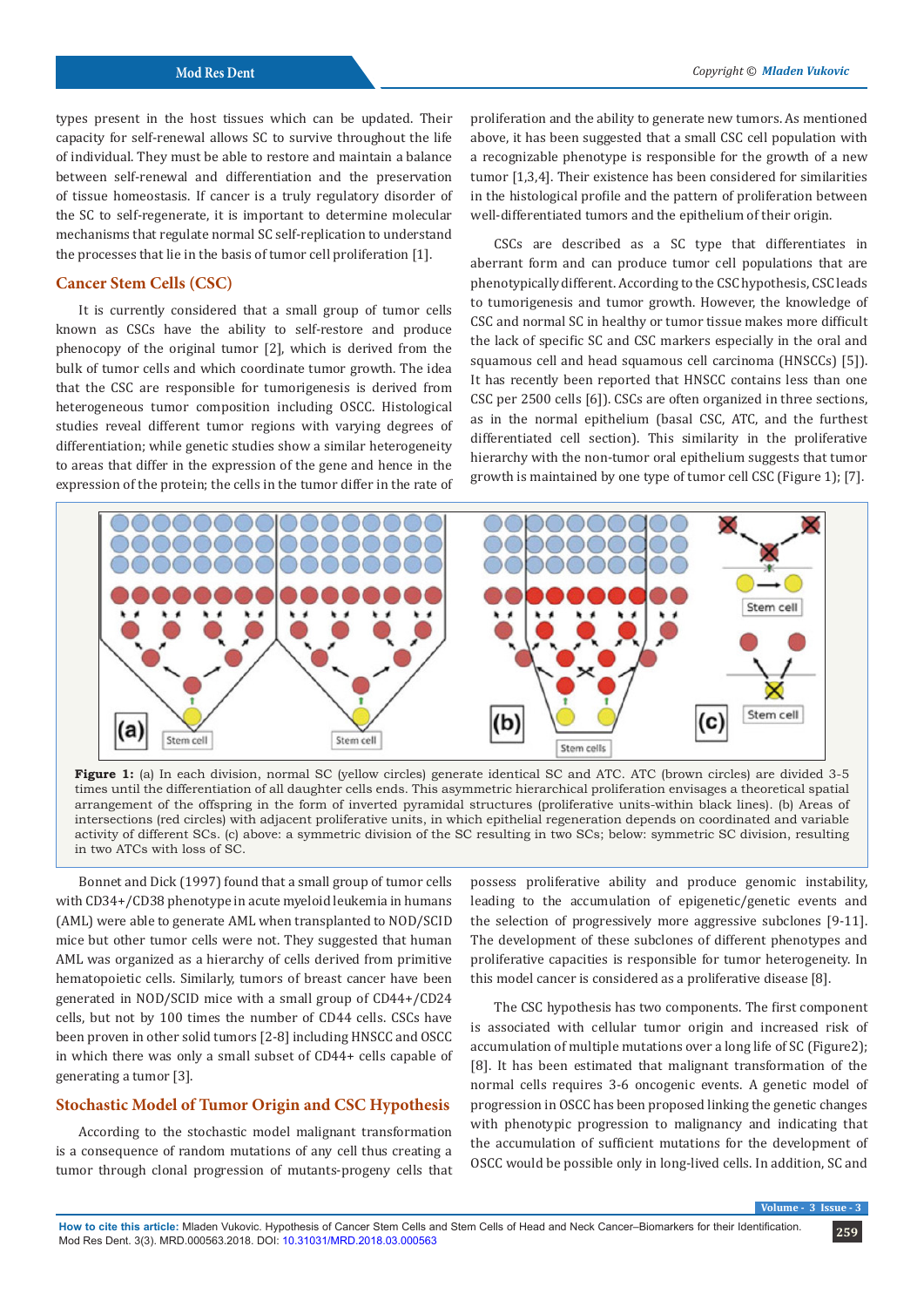CSC have the capacity for self-renewal and self-renewal disorder is an early and crucial event in carcinogenesis. The self-renewal mechanism is activated in normal SC and maintained more active than de-activation in more differentiated cells. It is suggested that the CSC have the appropriate self-restraining mechanism similar to the normal SC. Animal studies implied disregulation of molecular pathways involved in self-regeneration (Vnt, Notch and Hedgegog) in tumorigenesis [8].



**Figure 2:** In the stochastic model, all tumor cells have the same abilities to propagate, initiate tumors and wider metastases. The tumor heterogeneity in this model was derived from spontaneous phenotypic changes. The proposed CSC hypothesis dictates a hierarchical model in which an asymmetric division results in specific and well-defined populations of cancer stem cells and other cancer cells that do not initiate tumors or wider metastases. These cells may consist of populations with reduced proliferative capacity (i.e. cells that enhance transit) or post-mitotic differentiated cells without further proliferative ability or activity.

The second component of the CSC hypothesis is that the CSC is responsible for maintaining tumor growth, which is supported by the findings that SC transplantation into NOD/SCID mice not only enhanced self-reproducibility of the cells but also promoted tumor growth through their uneven differentiation capacity, reproducing the heterogeneity of the original tumor and Dick 2005.

If the CSC hypothesis is correct, normal SCs must have a powerful anti-cancer mechanism to reduce the risk of malignant transformation. One mechanism could be their asymmetric pattern of division which leads to ATC's proliferation, differentiation, and desquamation and the prevention of the accumulation of mutations in ATC that suffer from initial oncogenic events. The SC divide rate is also low in asymmetric divisions reducing the risk of mutation in any mitosis and may be even lower if the recovery area is affected by more than one SC. Another anti-cancer mechanism may include selective segregation of DNA in the asymmetric division of the SC as observed in SC in the intestine and breast with the secretion of newly synthesized DNA from SC to ATC. In fact, the SC adult gene must be highly stable because of the DNA repair mechanisms during the life of an individual must be maintained and preserved. Thus, a high incidence of cancer is observed in syndromes with defects in repair of the DNA (eg, telangiectasia and keroderma pigmentosum ataxia). Some results indicate that CSCs can undergo changed behaviors including resistance to therapy as a result of chromosomal instability due to defects in chromosome segregation. However, the creation of SCs requires the reprogramming of differentiated cells, the maintenance of which is essential; Therefore, this reprogramming would require the inclusion of powerful transcription controllers and/or epigenetic machinery. Four transcription factors participate in reprogramming in oncogenesis and early inhibition of somatic gene involved in differentiation by c-Mic, which is crucial. Histone deacetylase inhibitors can replace c-Mic in reprogramming, participating in the suppression of differentiated cells - the program of gene expression. Transcription factors OCT-4, Sok-2, Klf-4 and 4ITF are involved in reprogramming at a later stage [8].

It has recently been reported that different cancer cells can become CSCs through an epithelial mesenchymal transition (EMT), in which epithelial cells acquire mesenchymal characteristics under the influence of specific environmental stimuli and can expand into surrounding tissues and distant organs. EMT is promoted by the activity of transcription factors such as Snail, Tvist 1 and ZEB 1 that change polarity epithelial cells and suppress the expression of E-cadherin, among others [8].

# **Identification of SC and CSC**

To facilitate the identification and purification of normal SC and CSC, some specific markers on the cell surface were investigated and several markers of normal stem cells were common for CSC in different types of tumors. The standard procedures for isolating CSC are similar in many studies. Among the most commonly used *in vivo* models is the fractionation of tumor cells using cell surface markers with stem cell characteristics followed by their implantation in NOD-SCID mice to allow xenograft growth. The major surface phenotypic markers associated with stem cell characteristics include CD133, CD44 and CD24.

CD133, also called prominin 1 (PROM1), is a glycoprotein of the cell surface, with five transmembrane domains and two larges glycosylate extra-cell rings. It was discovered as a marker of normal hematopoietic stem cells and was later used to purify CSC in several types of tumors. His power to identify the cell with the stem cell

 $V$ *N N* **I**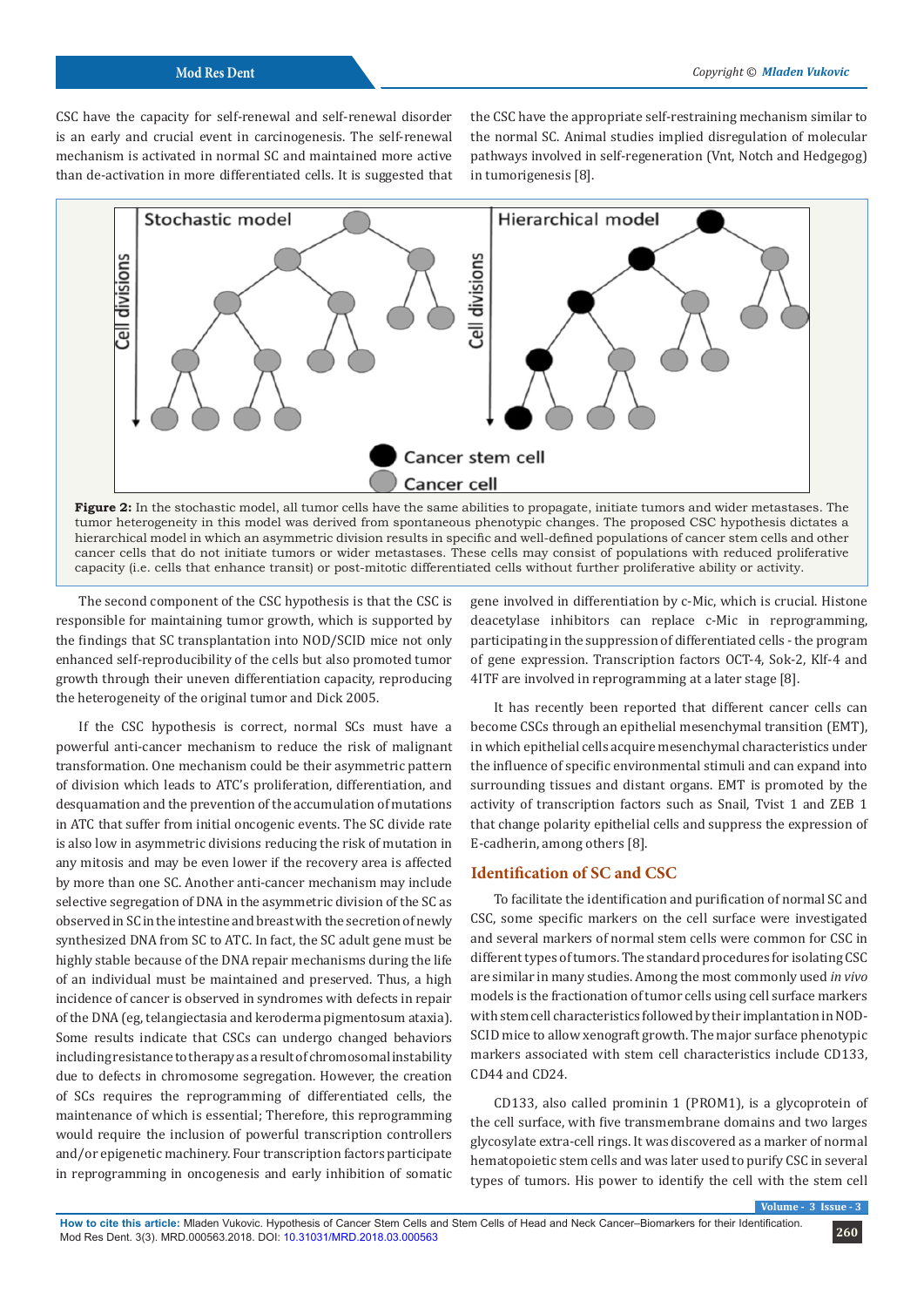characteristics was confirmed in recent studies. Intracoronary infusion of CD133+ endothelial progenitor cells improves cardiac function and quality of life of patients with chronic postinfarct heart failure. The CD133 + cancer cell shows the same possibilities. High levels of CD133 expression have been accepted as an important marker for several cell lines of cancer. That is why Clarke et al. [2] defines prominin as a "momentum molecule". The presence of CD133 was detected in several solid tumors of various anatomical sites, such as: central nervous system cancer, prostate cancer, pancreatic cancer, colorectal cancer, liver cancer, melanoma, breast cancer, lung cancer, laryngeal cancer and osteosarcoma. In conclusion, the CD133 is able to identify and isolate the CSC [3].

CD44 is a cellular surface glycoprotein receptor for hyaluronic acid and appears to be involved in cell adhesion, cell migration and metastasis of cancer cells. Hyaluronic acid (HA) is one of the main components of the extracellular matrix and the most important basic substance of connective tissue. It shows important biological features and plays an important role in key physiological processes, especially in inflammatory processes, immunological reactions, angiogenesis and wound healing.

It is also strongly involved in the migration of neoplastic cells and therefore in the metastatic spread of malignant tumors. The CD44 marker of the cell surface was used to identify CSC in many types of tumors, such as tumors of the breast, prostate, pancreas, and head and neck cancer. It is one gene of 60kb heavy, containing 20 exons mapped to the locus 11p13 chromosome. The different isoforms of the CD44 variant are differently expressed in normal and malignant cells. CD44 is a surface glycoprotein that acts as an intercellular receptor or a matrix receptor as the carrier of the signal and growth factor. Several human tumors show changed expression and alteration of CD44, with further change in CD44 during tumor progression. In lung cancer, CD44v5 and v6 are dominant forms that promote metastases in squamous cell carcinoma and bronchoalveolar carcinoma; in colon cancer, CD44v3 seems to promote invasion and resistance to apoptosis, while CD44v6 is associated with metastases and a reduction in survival rates; in breast cancer CD44v3 promotes metastases and progression of cancer. These observations indicate an important role for CD44 in tumor progression, cell transformation, tumor diagnosis, and prognosis. In conclusion, the CD44 could have several functions related to the increase, progression and metastatic cancer. It is not only a hyaluronic acid receptor, but it is also capable of cooperating with many matrix proteins such as fibronectin, type I and type IV collages, serglicin and osteopontin, a basal mechanism for tumor proliferation, migration and angiogenesis.

CD24 is a mucin-like adhesion molecule expressed in neutrophils, pre-B lymphocytes and a large number of solid tumors. Functionally, CD24 increases the metastatic potential of malignant cells due the fact that is identified as a P-selectin ligand, an adhesion receptor on activated endothelial cells and platelets. Lim and Oh investigated the role of CD24 in epitheliums of various human neoplasms and showed that intracytoplasmic CD24 expression was strongly associated with adenocarcinoma of the colon, stomach, gall bladder and ovaries.

β-1 Integrin is a potential oral SC marker, expressed in basal keratinocytes and reduced regulation when the cells leave the basal layer. Human keratinocytes can be classified by the degree of their binding to type IV collagen, a natural ligand of β-1 integrin on two types. Fast-binding keratinocytes resemble SC while slow-binding keratinocytes with low levels of integrins β-1 behave as late ATC indicating that integrin β-1 for the maintenance of keratinocytes in the undifferentiated state is necessary. The main disadvantage of integrins β-1 as SC markers is the lack of specificity since about 20- 45% of basal keratinocytes exhibit high integrin β-1 expression [3].

Transcription Factors Oct3/4, Juice and Nanog Oct3/4, Juice play a key role in maintaining pluripotence and self-reproducibility of embryonic and adult SCs, by promoting self-renewal through interaction with Stat-3, Hesk-1 and Zic-3, and Signal molecules TCF-3, FGF-2 and LEFTV2. Oct3/4 is considered as one of the best indicators of the presence of stem cell properties. HNSCC cells that forming holoclones express a high level of these factors indicating that cancerous cells that have the expression of these factors have behaviors similar to SC [3].

E-cadherin binds to actin in the cytoskeleton by interacting with catechins. The non-regulation of E-cadherin, the suppressor of the invasion of molecules predicts a worsening of the prognosis. Decreased E-cadherin expression was observed in precancerous areas associated with the occurrence of multiple tumors. The loss of E-cadherin expression allows the release of β-catenin which acts as a transcription factor and the activation of Wnt times. E-Cadherin expression can be reduced by hypermethylation of the CDH1 promoter enhancing the metastatic potential of hypermethylated clones. E-cadherin-methylated tumor cells can be focused on invasive fronts spread to the lymph nodes and then become demethylated again regenerating the expression of E-cadherin. Therefore, methylation is reversible in OSCC progression which is very important because E-cadherin can favor the growth of metastatic tumor cells and activate pathways to avoid apoptosis [3].

# **Stem Cells of the Head and Neck Cancer**

Cancer stem cells (CSCs) are tumor cells that have stem cell features such as self-reproducibility, high migration capacity, drug resistance and high proliferation capability. Studies on HNSCC cell lines are more prevalent than those on primary tumors which can be explained by the difficulties in cultivating fresh samples and high cost of tests. In fact, about ten major studies of HNSCC cell lines have been written in the last 6-7 years while only four articles describe experiments on primary head and neck tumors, one of which is a review article. Head and neck cancer is the sixth most common cancer and about 300,000 new cases are diagnosed every year. Despite progress in treatment, the 5-year survival rate for this cancer has not improved over the past 30 years. Progress in treatment and prognosis for HNSCC are limited by understanding tumor growth and progression. Human tumors including HNSCC represent heterogeneous histology and an additional concept is that the cancer contains subpopulations of cancer cells with high tumorigenic capacity so called cancer stem cells (CSCs). This heterogeneity is attributed to the clonal expansion process in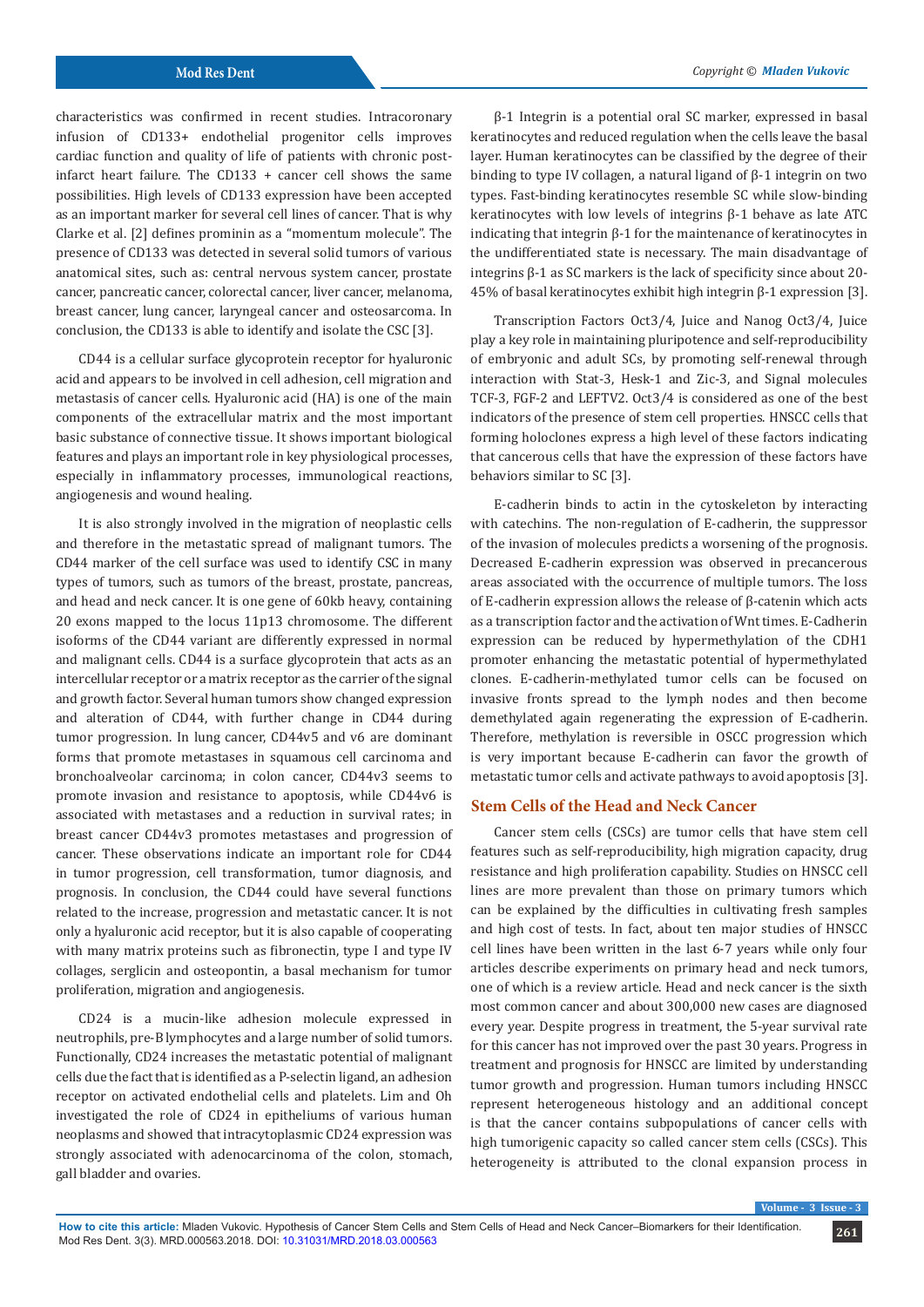which different clones are continuously produced and interpreted not as a result of genetic alteration but because of different ability to proliferate individual tumor clones. In his review Costea et al. [5] described the possible CSC origin that can support the hierarchy of the proliferative structure of the squamous cell carcinoma (OSCC). A more accepted hypothesis is that CSC can be stimulated by normal somatic stem cells. The normal oral epithelium has a regeneration rate of about 14-24 days, most epithelial cells do not

exist for long enough to accumulate the genetic changes necessary for the development of the OSCC. In the hierarchical structure of stem cells present in the human oral epithelium it is clear that stem cells are the only long-lived inhabitants of the oral epithelium and, therefore, the only cells capable of accumulating the required number of genetic changes for the development of malignancy. It has been estimated that it takes three to six genetic events to transform a normal human cell into a cancer cell (Figure 3) [8].



Figure 3: Potential origin for cancer stem cells includes normal stem cells, progenitor cells or completely differentiated cells. In order to produce the CSC, progenitor and fully differentiated cells must mutate to reactivate the genes responsible for increased proliferative activity, cell division and dedifferentiation.



**Figure 4:** Immunohistochemistry for CD133 (a) and CD44 (b) markers of stem cells, isolated by tumor biopsy.

Calif. Et al. published data representing a direct link between existing genetic alteration and malignant phenotypic progression in OSCC and presented them as a model of genetic progression. This model is supported *in vivo* experimental animal studies of carcinogenesis of the skin indicating that exposure to the initial agents causes cellular changes that are retained within the tissue over an extended period of time. Another hypothesis supported by both *in vitro* and *in vivo* experiments suggests that oncogenic events may occur in keratinocytes derived from primitive stem cells and can cause renewal of stem cell capacity for self-regeneration and reduce terminal differentiation. More than 90% of all human neoplasms originate from the epithelium. In normal epithelial tissues the stem cells are usually found in the basal layer and they perform an asymmetric division that allows self-restoration of stem cells and differentiation in terminal cells. The degree of carcinoma differentiation

depends on the ratio of undifferentiated tumor stem cells, the maturity stages of most cells in the main tumor mass and the ability of some cells to differentiate themselves. The hierarchical structure of stem cells present in the human epithelium indicates that the stem cells are a unique long-term cell and the only cells capable of accumulating the necessary number of genetic changes for malignant development. Obviously, tumor growth is associated with pattern and amplification patterns similar to those in normal tissues. There are six acquired carcinoma marks-unlimited replication of cells, self-sufficient growth, avoidance of apoptosis, insensitivity to signals against growth, sustained angiogenesis, invasion of surrounding tissues and metastases. Identification of carcinoma stem cells in head and neck tumors is the main goal of the stem cell biology agenda as well as the detection of key factors involved in self-renewal and differentiation patterns. However, it must be taken into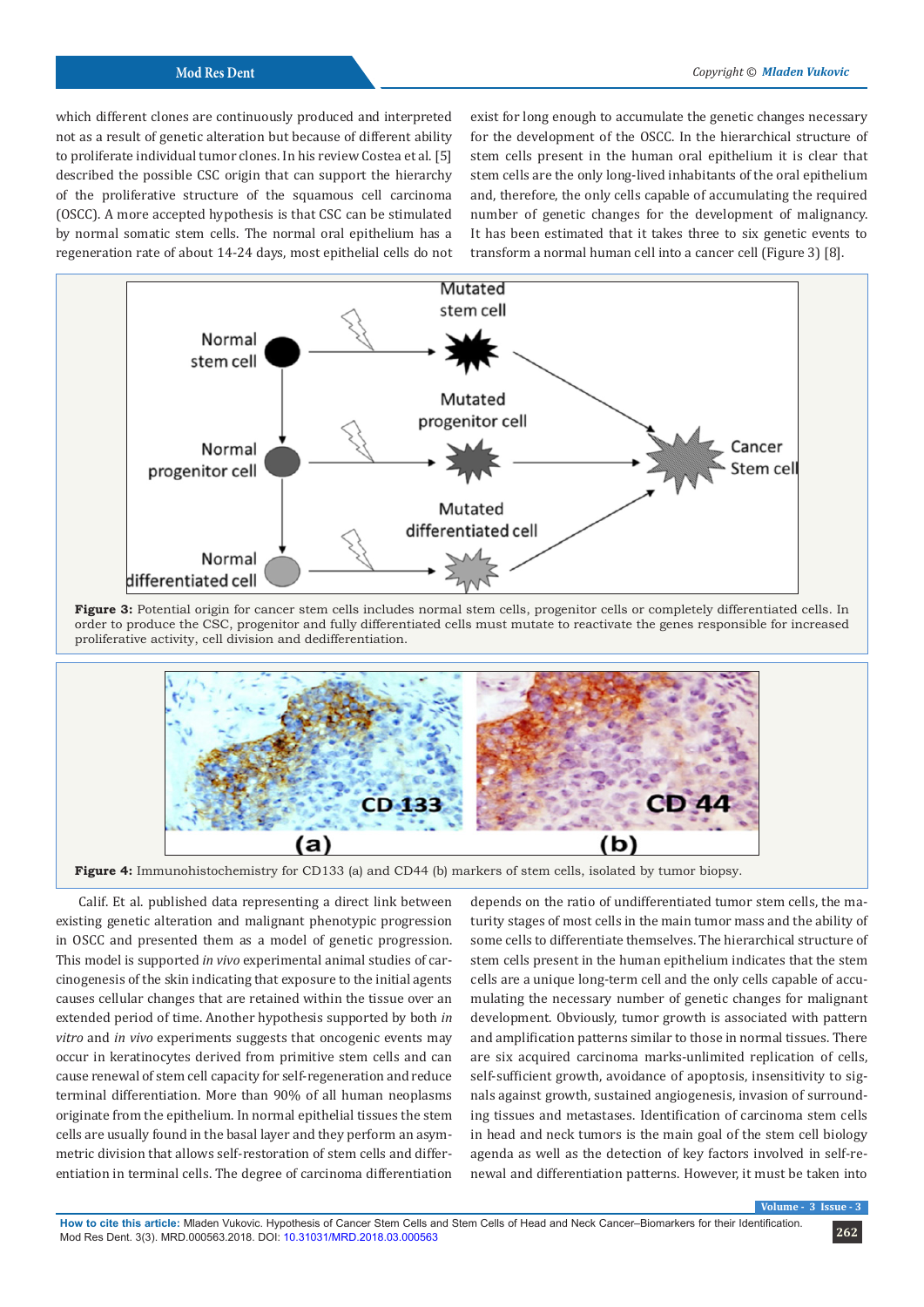account that there are still open controversies about the role of CSC in the development and progression of the tumor. In addition, biomolecular markers that define less subpopulations of the CSC show great variability that makes it difficult to characterize them and study tumor biology. Preliminary immunohistochemical results of some continuous studies (Figure 4) on the primary HNSCC sections provide additional evidence for a development hierarchy in HNSCC similar to that in normal squamous mucous membranes. Good to moderately differentiated HNSCC demonstrate a cellular organization with a basal layer differentiation with immature morphology

cells towards the atypical layer with the appearance of more mature squamous morphology [9].

An analysis of the distribution of CD44 in well or moderately differentiated tumors suggests a clear redistribution topography in favor of strong positive layers of basal cells in contrast to several keratinized and differentiated cells in the higher layers in which this marker was absent (Figure 5). These findings provide additional evidence that HNSCC is organized into a development hierarchy as predicted by the CSC theory of carcinogenesis and indicating the possible value of CD44 in the HNSCC [9].



**Figure 5:** An analysis of the distribution of CD44 in moderately or highly differentiated tumors, indicating a clear topographic distribution of CD44-positive basal cell cells, while in a more differentiated and keratinized tissue this marker is absent.

Goodell et al. isolate a group of primitive stem cells with prolonged proliferation which differs from the main group of cells and is known as "sidepopulation" (SP). Zhang et al. demonstrated the presence of SP in most OSCC carcinoma analyzing OSC cell lines and primary tumors. They observed that SP were very variable among OSC samples from 0.1% to 10% of the cell population. Their proliferation rate has given a minimal contribution to tumor growth. Several SP cells were accumulated in the G1 phase while several non-SP cells were in the S phase. SP cells showed a smaller squamous pattern of differentiation, lower expression CK13 and induction and greater expression of CK19 markers of stem cells. These results show that SP possesses the characteristics of stem cells and phenotypes due the fact that it can also regenerate the population of both SP and non-SP cells *in vitro* and *in vivo*. At the same time heterogeneous distribution of CD44 and Bmi-1 suggests the existence of subpopulation in SP cells. Recognition of SP cells can help isolate the CSC, Wang et al. accented that while SP cells have many stem cell properties special surface markers are needed to differentiate CSC types in different tissues. They observed the presence of SP with stem properties studying cancer-cell lines purified from 5 nasopharyngeal carcinoma. From cultures *in vitro,* these cells could develop tumors in NOD/SCID mice. Tabor i sar. recently published a study that provides evidence of the theory of stem cell cancer showing that SP can produce tumors in the animal model while non-SP can't; they pointed out that SP represents cells with the features of stem cell carcinoma and provided a method by which CSC can be isolated and studied.

The known property of normal stem cells is their dependence on their micro-circuits or "niche", in order to maintain their undifferentiated state, while maintaining their proliferation and differentiation potential. Cell-cell interactions through direct contact or secretory factors support the survival and maintenance of stamina resistance in cancer and normal tissues. Several studies indicate an important role of stroma in the survival of epithelial stem cells and their controlled behavior; In fact, recent studies show that cancer is not just a disease of the transformed epithelium but also under the influence and dependence of the stromal environment. Malignant progression of oral epithelial cells appears to be associated with damage to the micro-environment associated with activation of fibroblasts or conversion to myofibroblast phenotypes. Activated myofibroblasts can produce proinvasive signals for transformed oral keratinocytes in the presence of diffused or solid matrix molecules by direct cell-cell contact or by a combination of both. De Costea et al. [5] have suggested in their review that the present and mesenchymal stem cells derived from the bone marrow are precursors of stroma associated with HNSCC and contribute to blood and lymphatic angiogenesis. Perivascular niches have been identified in neuronal tumor stem cells, however, until recently, it was not known whether head and neck cancer cells were localized in the immediate vicinity of blood vessels; Krishnamurhi et al. [10] recently demonstrated *in vitro* assays that factors excreted by endothelial cells promote self-restoration of the CSC head and neck and that about 80% of these cells were located next to the blood vessels in human tumors suggesting survival and self-regeneration of SC from endothelial cells and the existence of perivascular niches in the HNSCC.

Different markers and methodologies are explored to identify the CSC; however, no single marker or method can provide unam-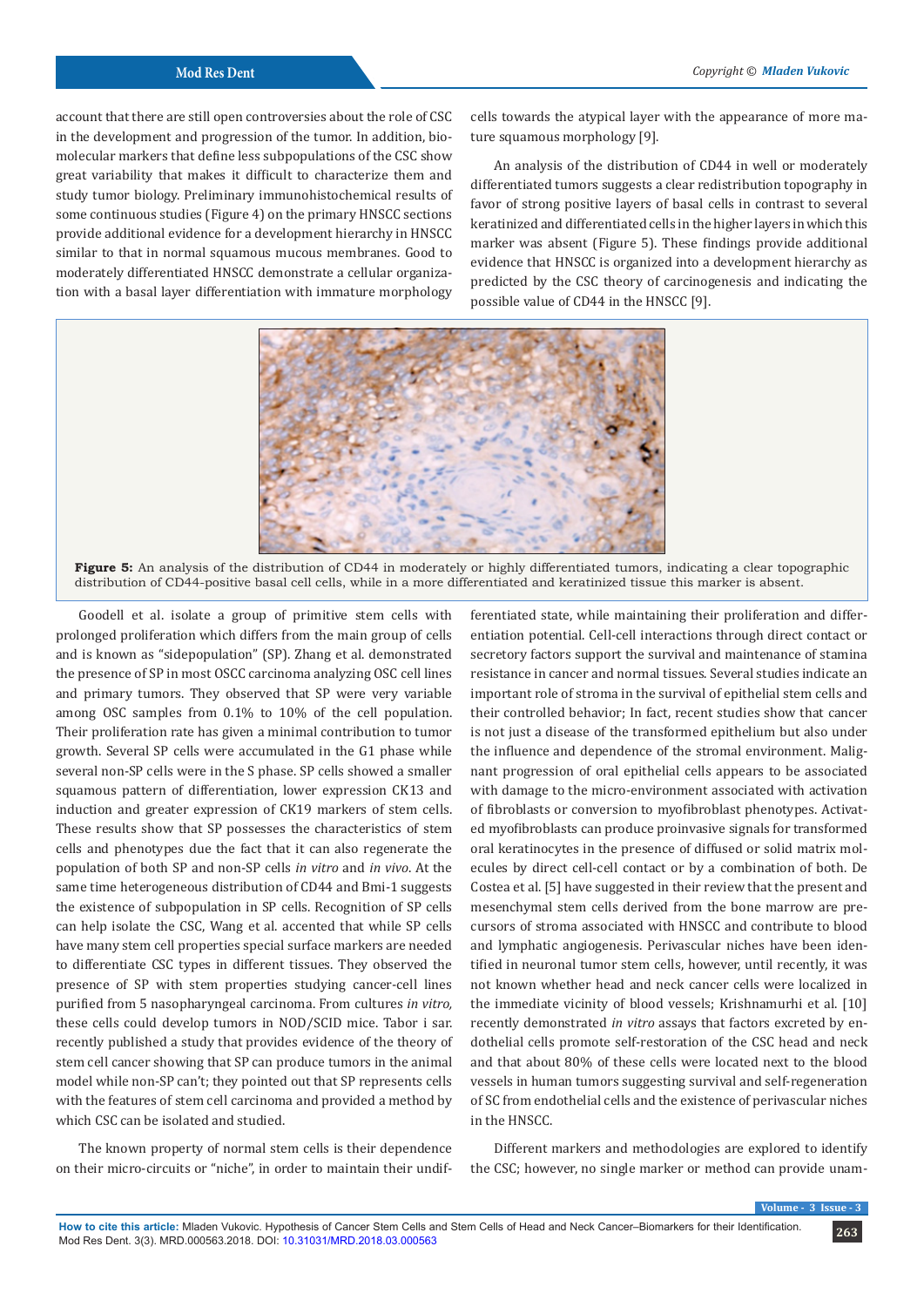biguous CSC identification in HNSCC. Thus, a combination of surface markers and proliferation rates make clear the definition of the CSC. It is known that the *in vitro* tumor sphere for the enrichment and isolation of CSC can't simulate the *in vivo* situation well, since the maintenance of a small CSC population in the cancer requires a specific micro-circulation; For now, the serial transplant method is generally considered a gold standard for the isolation of a small population of highly malignant cells from solid tumors. Chen et al. has found an increased expression of stem markers between the stem cell line and the CSC in the malignant stem cells in the original tumors. This may be due to the enrichment of all highly malignant CSCs from established cell lines in the test area while serial transplantation methods can only enrich the original CSCs that produce tumors *in vivo*. Interestingly, xenograft cells have also shown increased metastatic ability suggesting that enriched subpopulation may also show metastatic ability [9].

Numerous markers such as CD44, CD133, ALDH1, etc., and their numerous variants are also found in different proportions in the HNSCC. Thus, e.g. the presence of CD44v6 and v10 is largely associated with short survival time. Faber and colleagues underlined the role of CD44 as a diagnostic and prognostic factor in HNSCC and possible use as a potential therapeutic target [9].

# **HNSCC sensitivity**

There are two major models that attempt to explain the progression of squamous cell tumors of the head and neck: stochastic clonal evolution model and CSC hierarchical model. According to the first, all tumor cells have the same tumor propagation ability and its consequent morphological heterogeneity is explained by aberrant cell differentiation due to genetic/epigenetic instability of tumor cells. The CSC model which applies the biological principles of stem cells suggests CSC maintenance of tumor proliferation by generating undifferentiated and more differentiated cells that form tumor mass. Accordingly, each tumor formation model suggests a different therapeutic approach. We can conclude that there is a clonal relationship between the genetic profile of the cancer and the surrounding area (Figure 6) [10].



**Figure 6:** Cancer tissue is a complex "organ". The micro-environment of the tumor tissue is composed of various cells including tumor cells, cancer cells, inflammatory cells and cancer-associated fibroblasts together with blood vessels. Carcinoma stem cells are rare cells found primarily in the invasive edge of the tumor near the blood vessels, i.e. in a supportive perivascular niche.

In general, cancer occurs through genetic/epigenetic changes accumulated in a genome that appear in cancer cells and signal pathways along with genetic predisposition are also present. It is known that the squamous cell carcinoma of the head and neck appear in the pharynx, the oral cavity and throat and they are the sixth leading cancer around the world and their most important risk factors are smoking, alcohol consumption and, in particular, oropharynx tumors are caused by human papillomavirus (HPV). Tobacco use and alcohol consumption are well-established risk factors for these tumors. For smoking, the dose-response trend is known. Relative risk of development of laryngeal and oropharynx carcinoma is 1.8 and 1.3, respectively for people who smoke >30 cigarettes per day compared to non-smokers. Alcohol consumption is also associated with increased risk of HNC (head and neck cancer). For people who consume >4 drinks (=47.5g of pure ethanol) daily

the relative risks of developing laryngeal and oropharyngeal carcinoma are 4.5 and 7.2, respectively compared to non-drinking. A synergistic effect is observed in people who smoke tobacco and drink alcohol. The relative risks of developing oropharynx and laryngeal carcinoma are 34.6 and 21.2 respectively in those who smoke > 30 cigarettes per day and consume >4 drinks per week.

HPV-positive and HPV-negative tumors represent various clinical, pathological and molecular entities; the first group of tumors has an increased incidence in the population under 60, representing rare mutations in p53, which is very common in HPVnegative carcinoma. The HPV infection displays orofarinks as a preselection site and it is possible to find a connection with oral sexual habits, and HPV-positive tumors have a better prognosis than the HPV-negative group. Then, diet, poor oral health, exposure to carcinogenic effects of the environment and genetic polymorphism

 $V$ *N N* **I**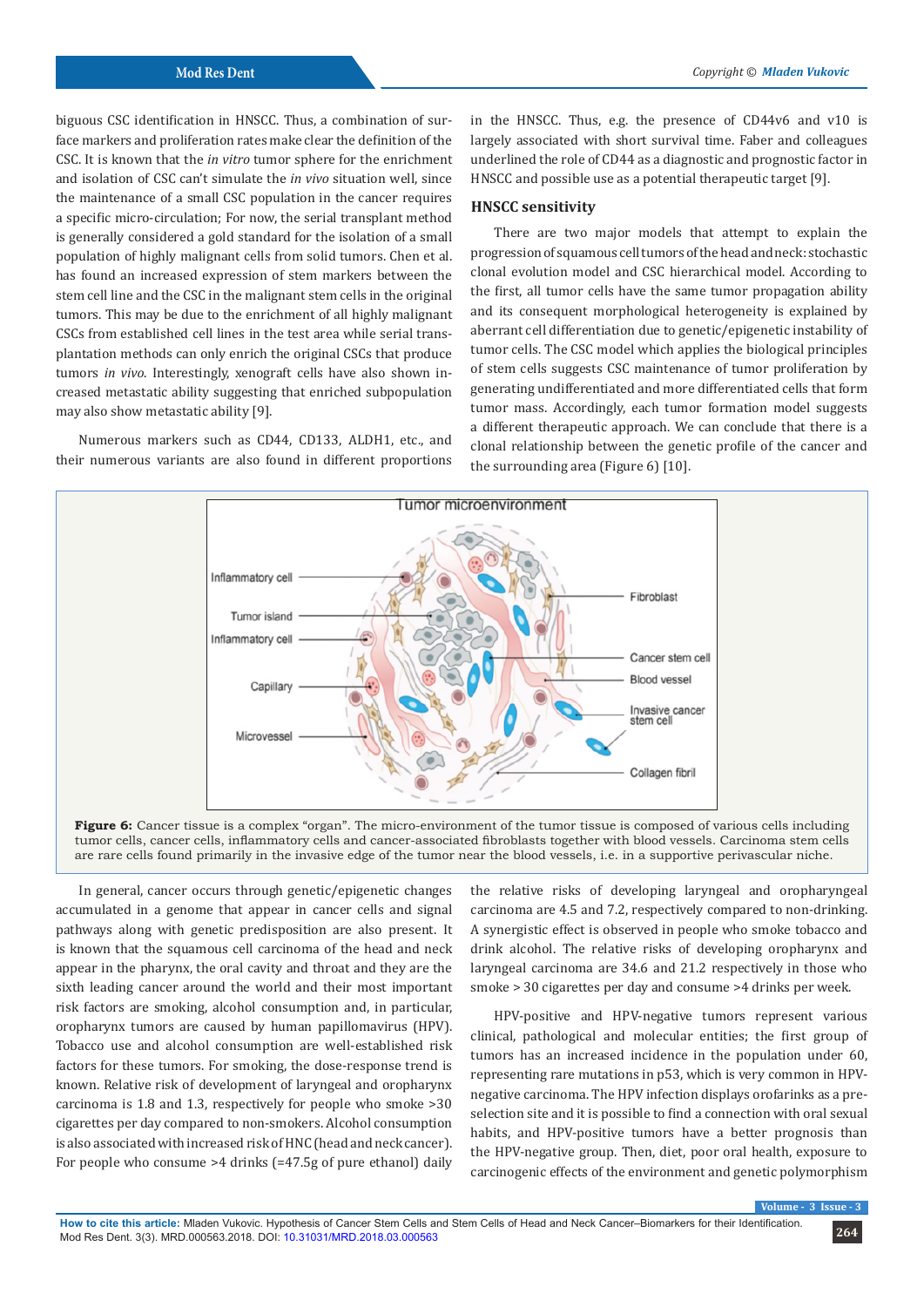in carcinogenic metabolising enzymes (ALDH, GST) and DNA repair genes are potential risk factors for HNSCC, too. It is known that hypoxia is strongly associated with the aggressiveness of the cancer. Invasion is an important sign of cancer that involves interactions between the micro-environment and cancer cells. Hypoxia, a low level of oxygen is associated with increased invasion and metastases in many cancers.

The ARCAGE project, one of the largest multicentre genetic epidemiological studies on upper aerodigestion cancers (UADT) in Europe published in Cancer Research 2009 had its main goal of exploring the role of genetic variations in relation to the metabolism of alcohol and tobacco smoke carcinogens in the development of cancer UADT. This study was inspired by the idea that there are genetic polymorphisms involved in tobacco carcinogen and tobacco carbohydrate metabolism and DNA polymorphism (SNPs) research in these carcinomas can help to better understand the pathways leading to cancer. For example, Sabita et al. identified

the association between years of smoking and HNSCC risk among CIP1A1 polymorphism cases; and stuff, heavy smokers (more than >15 years) have shown increased risk of HNSCC in relation to mutations m1 and m2. It is clear that biometabolism of the gene can play a significant role in the transformation of benign lesions into malignancies [10].

# **Clinical and therapeutic implications of CSC in head and neck cancer**

Therapeutic modalities such as surgery, radiation, chemotherapy and combinations of each of them are used in the treatment of head and neck cancer but at the same time the scientific community is in the process of improving early detection and prevention of HNSCC. One of the keys to failing treatment can be explained by the presence of CSC that can avoid current therapeutic strategies. In fact, specific CSC markers such as ALDH1, CD44 and Bmi1 have demonstrated promising results in detection and a new therapeutic protocol.



**Figure 7:** Potential implications of cancer stem cell hypothesis for therapy. (A) Conventional chemotherapy aims primarily for high proliferative cells that make up the bulk of the tumor. With the appropriate micro-environment stem cell carcinoma proliferative and the tumor returns. (B) Direct targeting of stem cell cancer or (C) indirect targeting of stem cell carcinoma through disorders of their perivascular niche can potentially eliminate stem cell cancer. Ablation of stem cell cancer can inhibit tumor regeneration and ultimately result in tumor regression.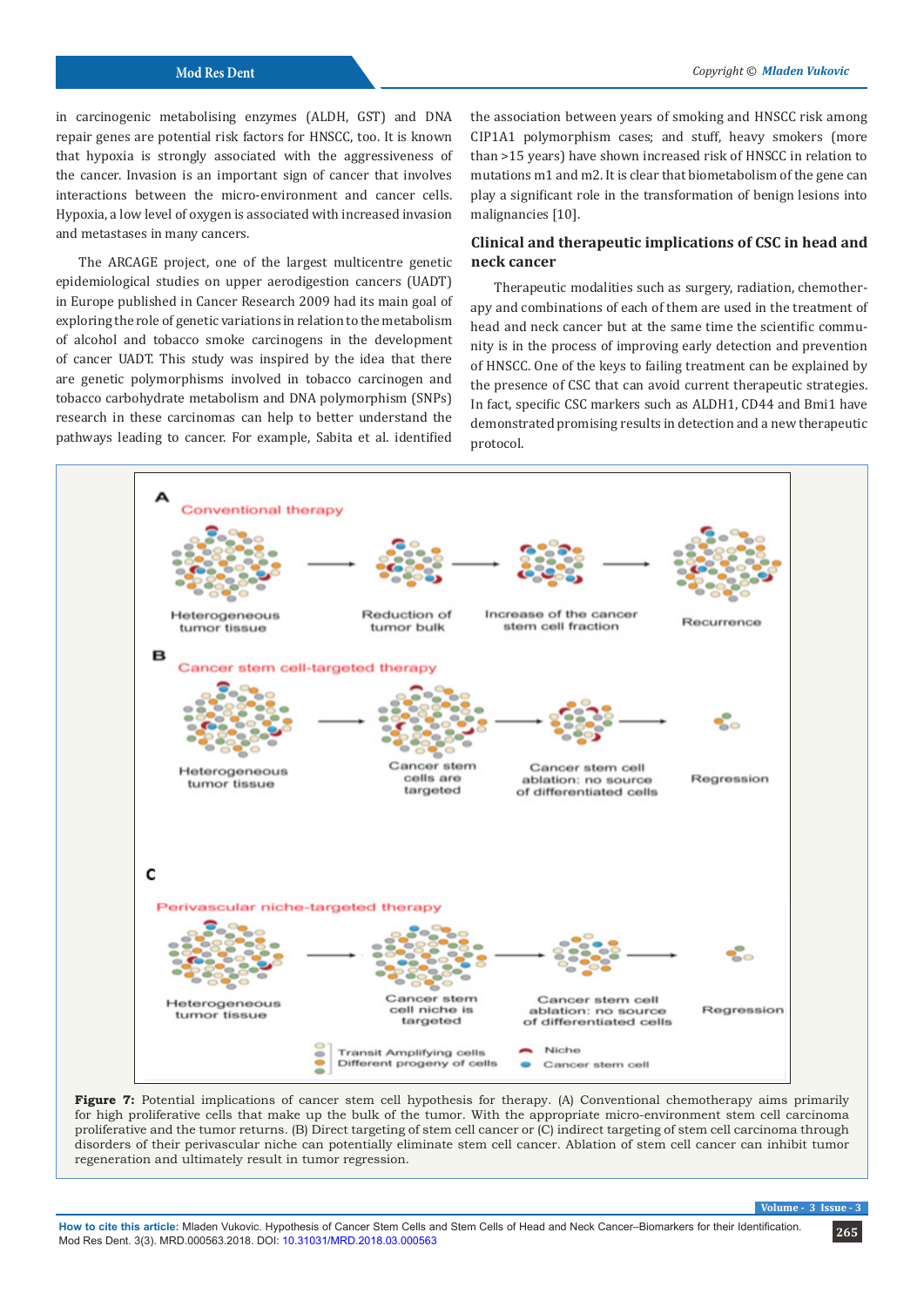Strong epithelial tumors are the main cause of carcinoma death and have now been proven to be managed by a small subpopulation of malignant stem cells. In the normal epithelium the stem and amplification cells are divided in different ways, have different apoptotic sensitivity and different resistance to drugs; and, the persistence of such differences between malignant stem and amplification cells can affect therapeutic outcomes. Therefore, the identification of self-renewal and differential traits is needed for monitoring or better targeting, therapeutic intervention on the CSC. The existence of a hierarchical stem cell pattern suggests the possible achievement of a change in the asymmetric division which leads to the loss of tumor stem cells. It is suggested that normal and malignant stem cells have similar self-regeneration mechanisms, further, a focus on a mechanism that controls the asymmetric division of malignant stem cells can help develop new strategies for their therapeutic manipulation. The ability to identify stem cell cancer should lead to the development of more specific treatments for the treatment of tumors (Figure 7) [10].

In fact, by comparing the gene expression of the CSC, the tumor cell population which make the main tumor mass, normal stem cells and normal tissue it is possible to identify therapeutic methods that primarily attack the CSC. The first successful targeted therapy (EGFR-specific antibodies) shows that the understanding of molecular pathways found in the HNSCC base is improved and give valuable new protocol treatment.

Mitochondria appeared as an intriguing target for anti-cancer drugs inherent in the vast majority, if not all types of tumors. Drugs targeting mitochondria and enhancing anti-cancer activities have become the focus of recent research because of their great clinical potential (which has not been used up to now). The exceptional potential of mitochondria as a target of anti-carcinogenic agents is corroborated by the discouraging conclusion that even tumors of the same type in individual patients differ in numerous mutations. This is in line with the idea of personalized therapy, in line with the thought that tumors are unlikely to be treated with agents targeting only one gene or one route. This leads to mitochondria, potential target mass in all tumors. This led to the definition of a new class of

anti-cancer drugs that act with mitochondrial "destabilization" and are called "mythocins". Mittocans are classified into several classes based on their molecular mode of action. Classification begins with those that act on targets on the surface of mitochondria and end with those in the mitochondrial matrix [11].

# **Imunotherapeutic approaches to targeting CSC head and neck cancer**

In addition to resistance to hemio and radio therapy treatments targeting the CSC in HNSCC must overcome another major obstacle: the mechanisms for avoiding the immune response of the organism present in the CSC. Actually, current immunotherapy is mainly based on the present antigens that induce T cells through dendritic cells. Or, generally, these antigens are selected and derived from tumor mass cells; they are not derived from CSCs that may not cause an immunogenic reaction. CSCs may also be potent in antigen potential due to reduced surface expression of human leukocyte antigen (HLA). Therefore, in a heterogeneous tumor entity, CSC can lead to failure of treatment and disease progression avoiding the onset of current immunotherapy. Considering HNSCC, a better understanding of the communication between the CSC and the immune system is crucial in order to develop specific targeted therapies. Recently, ALDH1 has been identified as a potential target. Among the CSC markers studied ALDH1 is the most specific CSC marker used to identify high tumor cells present in the HNSCC. ALDH1 is recognized as the source of the antigen that induces a humoral immune response in HNSCC (Figure 8). Also, the data presented by Liao et al showed that the immune system of the host can recognize and distinguish CSC with ALDH1 phenotype of non-CSC cells. In addition to ALDH1, other cancer antigens have been identified preferred by CSC: Ciclin A1 has been reported in the leukemia stem cells of acute myeloid leukemia while DNAJB8 has been identified as a new antigen in renal CSC. This specific expression of cancer antigen can allow us to target therapy specific to the CSC. Moreover, the development of ALDH1A1 peptide-based vaccine for therapy is a new area for future research in the HNSCC [12].



**Figure 8:** Immunotherapeutic approaches. CSCs: cancer stem cells; ALDH: Aldehyde dehydrogenase.

 $V$ olume